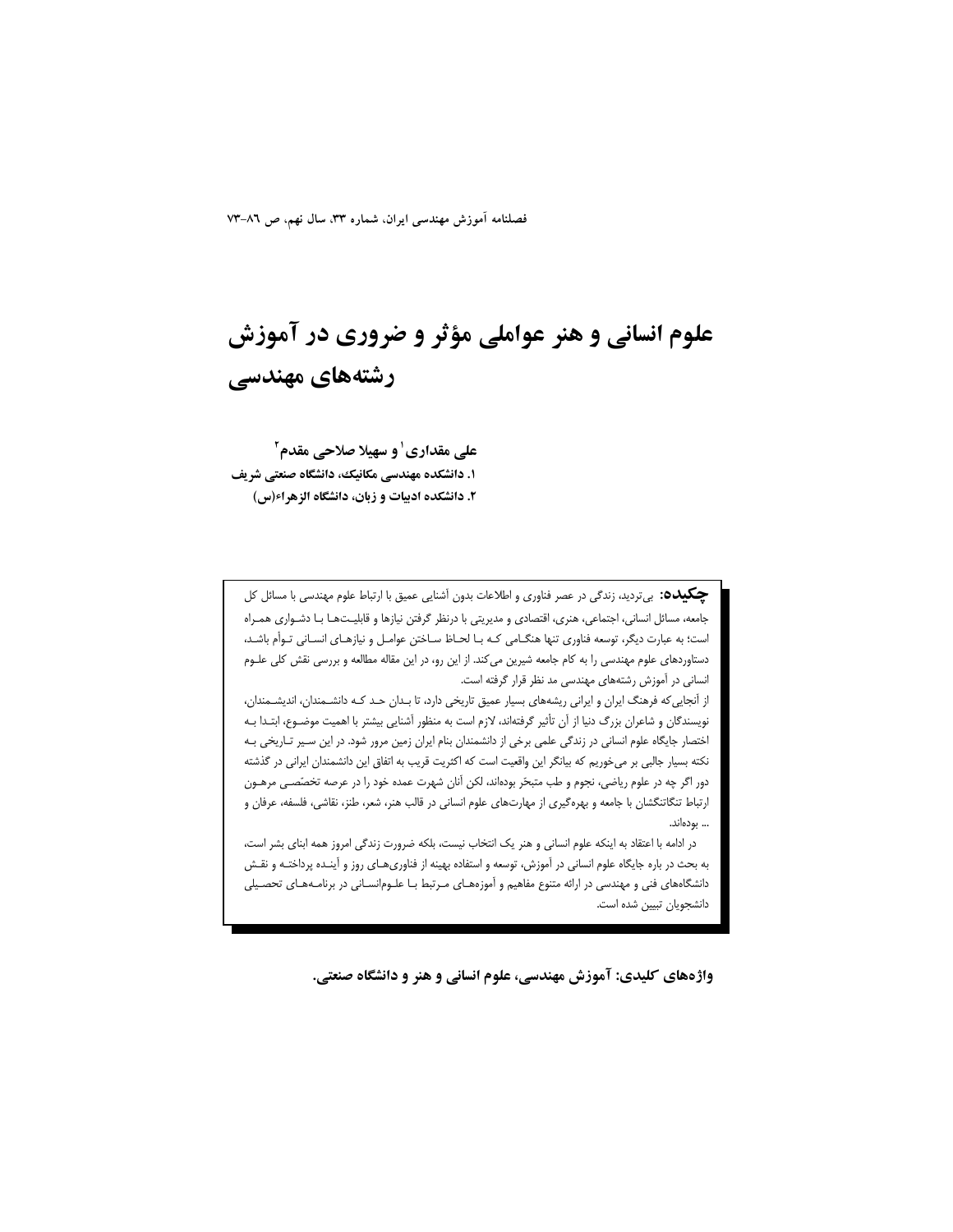٧٤ \_ علوم انساني و هنر عواملي مؤثر و ضروري در آموزش رشتههاي مهندسي

۱. مقدمه

كسم مانسد ز اسسرار كسه مفهسوم نشسد گفتـــم كــه دلــم ز علــم محــروم نـــشد اکنـون کـه بـه چشـم عقـل مـن مـينگـرم معلسومم شسمد كسمه هسميچ معلسوم نشسمد

از آنجایی که موضوع مورد بحث در این مقاله به نوعی با آموزش، یـادگیری و پـرورش در فضای دانشگاههای صنعتی مرتبط است، لازم است قبل از ورود به بحث اصلی بـا مفـاهیم آموزش، یادگیری و پرورش به اختصار آشنا شویم. تدریس یا آموزش<sup>\</sup> کوششی است که استاد برای توسعهٔ ظرفیت یادگیری و انتقال معلوماتی خـاص بـه دانشـجویان خـود بـه کـار می برد و عمدتاً به مهارت و خبرگی استاد و نوع درس بستگی دارد و پس از انتقال مطالب کار تمام شده تلقی می شود؛ یعنی عمل آموزش یک جریان مقطعی و غیـر مـداوم اسـت و یادگیری را نیز می توان در برگیرنده دانش و فرهنگ موجود و تولیـد دانـش و فرهنـگ در محدوده یا خارج از مرز فرهنگ بومی توسط تحلیل و پژوهش دانست. یـادگیری فراینــدی است که به صورت ذاتبی در درون مفهوم آموزش، پژوهش و تحلیل خلاقه شکل می گیـرد و شامل حفظ، انتقال، تغییر یا رشد اطلاعات و دانایی می شود. آموزش و یادگیری یکبی از ویژگی های مشخصه انسانهاست و به عنوان عنصری مهم در تعیین عملکرد خلاق جوامع و فرهنگءا به مسائل شان و میزان ظرفیت آنهـا در توسـعه محسـوب مـی شـود. امّـا یـرورش <sup>۲</sup> شامل ایجاد یا فضیلت بخشیدن هر نوع کمالی در انسان است کـه مطلوبیـت ارزشـی داشـته باشد و این ارزش یا کمال گاهی جنبهٔ شناختی <sup>۳</sup> دارد که به دانـش و بعـد عقلـی و آگـاهی انسان مربوط می شود و گاهی جنبهٔ کنشی <sup>۴</sup> دارد که به رفتارها و بعد عملـی و اعمـال عبنـی انسان که اغلب مظاهر جسم هستند، مربوط مـیشـود و بـالاخره، گـاهی جنبـهٔ گرایشـی یـا

- **r**. Education / Pedagogy
- r. Cognitive
- ۴. Psychomotor

<sup>\ .</sup> Instruction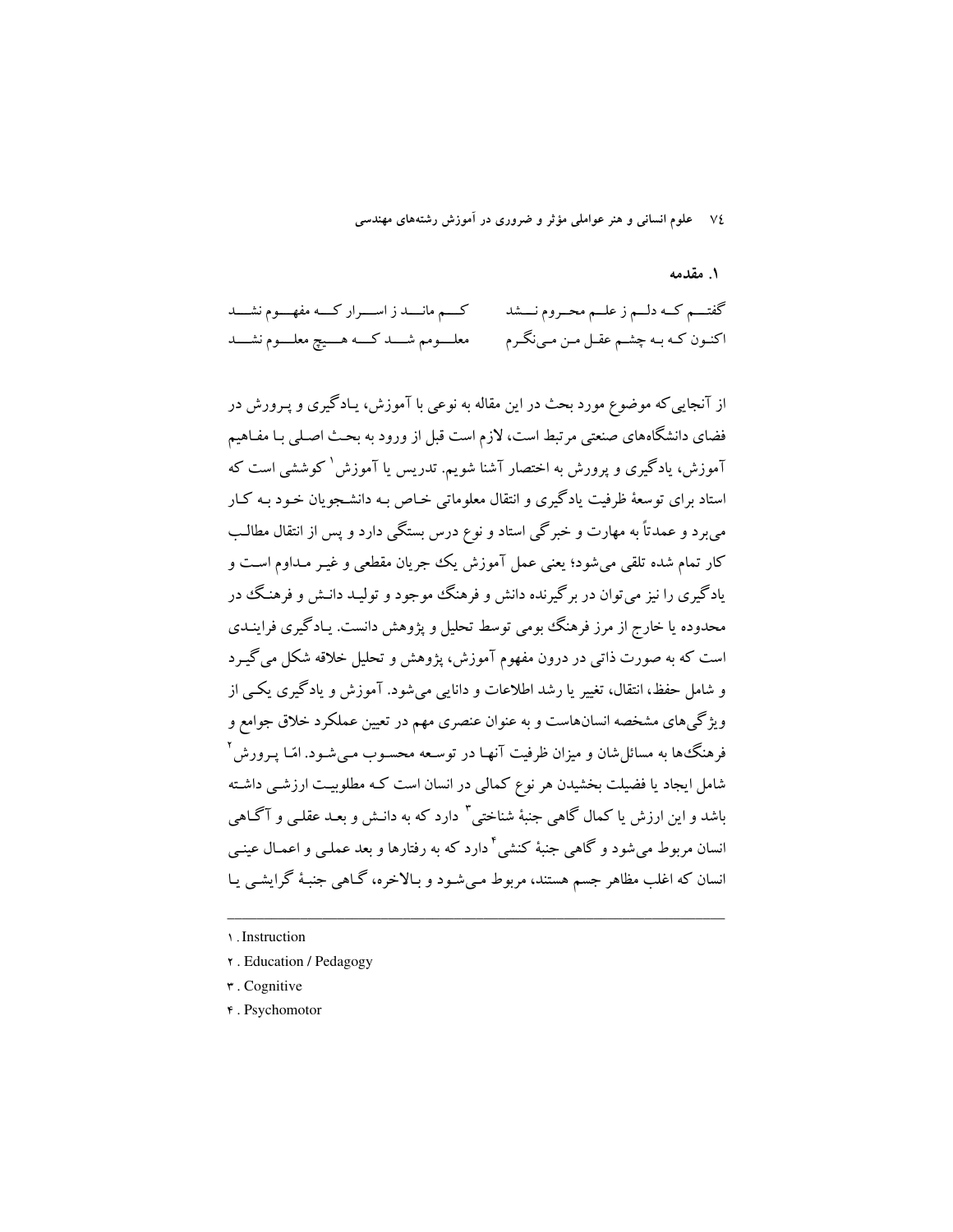علی مقداری و سهیلا صلاحی مقدم V٥

عاطفي ` دارد كه با ايمان، علايق، تمايلات و اخلاق انسان مرتبط است. اگر هدف از آموزش و پـرورش یـک دانـش آموختـهٔ دانشـگاهی را ایجـاد توانـایی در شناسایی و حلّ جامع، نظامِمند و بهینهٔ مسائل جامعه در حوزهٔ تخصصی مربوط بدانیم، قـدم آغازین آموزش دانش و مسئلهشناسی به طالبان دانش است و در این زمینـه اولـین حرکـت ایجاد توانایی در طبقهبندی مسائل است. در یک طبقهبندی کلان، مسائل جامعه به دو دستهٔ ساده و پیچیده تقسیم می شوند. در ادامه، این مسائل خود شامل دو نوع پیچیدگی جزئـی <sup>۲</sup> و پیچیدگی پویا "ست [ ۱ ]. اصولاً مسائل پیچیده راه حل های پیچیدهای نیز دارند. در مسائلی که پیچیدگی آن جزئـی اسـت، تعـداد عوامـل درگیـر، در مسـئله زیادنـد و معمـولاً تعامـل چندانی بین این عوامل وجود ندارد [مانند یافتن یک سوزن در انبـار کـاه].در حـالتی کـه پیچیدگی از نوع یوپاست، عوامل درگیر، چه کم و چه زیاد باشند، تعداد و تنـوع تعـاملات در اين گونه مسائل زياد است [مانند رابطه دقيق بين توليد دانش و توسعهٔ اقتصادي].

چنانچه قدری در باره مسائلی که در حال و آینده در سطح سازمانی، ملّـبی و فراملّـبی بـا آنها روبه رو هستیم تأمل کنیم، تقریباً به این نتیجه خواهیم رسید که اکثـر مسـائل سـاده بـه سمت پیچیدگی و از پیچیدگی جزئی به سمت پیچیدگی پویا میل می کنند [ ۲ ].

اینک سؤال مهم این است که نقش دانشگاههای صنعتی در تربیت دانش آموختگانی که بتوانند مسائل فنی و مهندسی دارای پیچیدگی پویا را هـم بـه شـکل فـردی و هـم گروهـی براساس یک روشششناسی چند ضابطهای و فراگیر به شکل جامع، نظاممند و بهینه با در نظر گرفتن هویت فرهنگی و اجتماعی جامعه حل کنند، چگونه باید باشد؟ آنچـه مسـلم اسـت، این است که هر مسئله به ویژه مسائلی که پیچیدگی یویا دارند، دارای ظاهر و پاطنه انید بیا بهعبارت دیگر، دارای لایههای برونبی و درونبی هستند. بـه طـوری کـه هـر چـه از سـطح

<sup>1.</sup> Affective

**r** . Detailed Complexity

**r** . Dynamic Complexity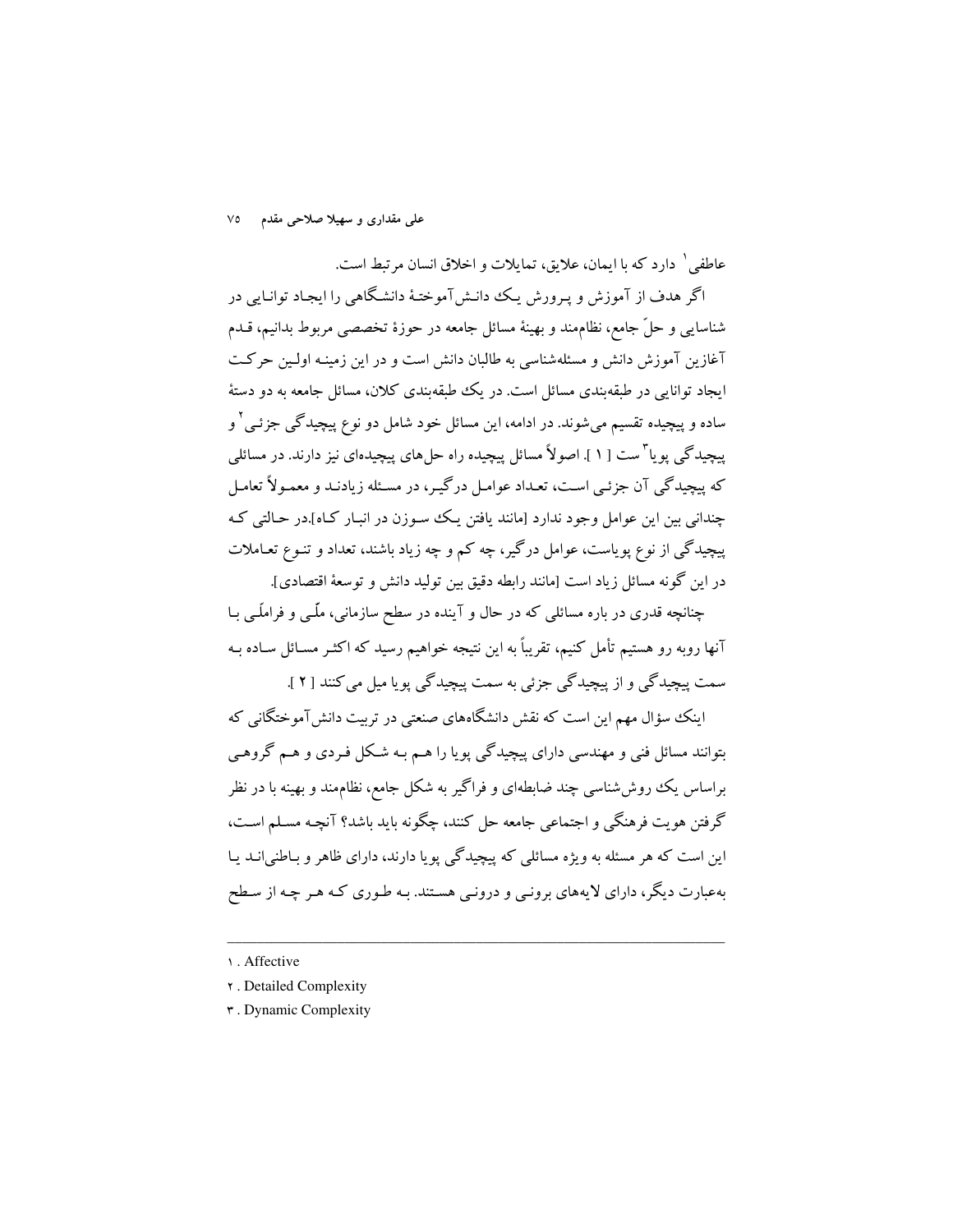۷٦ - علوم انسانی و هنر عواملی مؤثر و ضروری در آموزش رشتههای مهندسی

مفهومی ٰ به سطح فرایندی ٗ و از آن به سطح فنبی/عملیـاتی ؑ حرکـت مـی کنـیم، از بـاطن مسئله به سوی ظاهر و جلوه آن توجه کردهایم. به طوری که در سطح مفهومی با تعـاریف، مبانی و اصول حاکم بر مسئله سر و کار داریم و در سطح فرایندی با طراحی و اجرا و سپس اصلاح مدل فرایندی/اجرایی و تعامل متغیّرهای سطح و نرخ مواجه هستیم. بالاخره، سـطح فنی یا عملیاتی مبین ابزارهای مورد استفاده در طراحی و سپس اجرای مدل است.

از این مراتب سه گانهٔ مسئلهشناسی برمی آید که برای تسلّط جامع بر مسائل، حـوزههـای گوناگون علمی و یژوهشی باید دست در دست یکدیگر همفکری کننـد. از ایـن تعـاریف می توان استنباط کرد که در بررسی مسائل گوناگون "سطح مفهومی" با فضای علوم انسانی و هنر، "سطح عملياتي" عمدتاً با فضاي علوم پايه و فنبي و مهندسـي، و "سـطح ميـاني" يـا "فرایندی" با فضای نگرش سیستمی و مدیریتی تناسب دارد. بر این اساس، برای حل مسائل و نیازهای فنی جامعه [از نـوع پیچیـدهٔ پویـا] توسـط یـک یـا گروهـی از دانـش(آموختگـان دانشگاهی لازم است تصویر مسئله در هر یک از سطوح روشن و رابطهای میان این تصاویر برقرار باشد. در صورتی که یک فرد مسئول حل مسئله است، باید آموزش هـای لازم را در هر سه سطح و با توجه به روابط آنها با یکدیگر دیـده باشـد و در صـورتبی کـه یـک گـروه مسئول حلِّ مسئله هستند، هر چند تخصِّص اصلی هر فرد در یکی از سطوح است، امّا حتمـاً توان و شناخت مفاهیم و زبان سطوح دیگر لازم است. که این مورد آخر نیز آموزش هـای خاص خود را مي طلبد [٣].

۲. مروری بر احوال اندیشمندان و مشاهیر علمی و هنری ایران هنگامی که به تاریخ بازمی گردیم و زندگینامهٔ متفکران بزرگ را در ایـران زمـین جسـتجو

- ۲. Processual/Managerial
- **\*** . Technical/Operational

<sup>1.</sup> Conceptual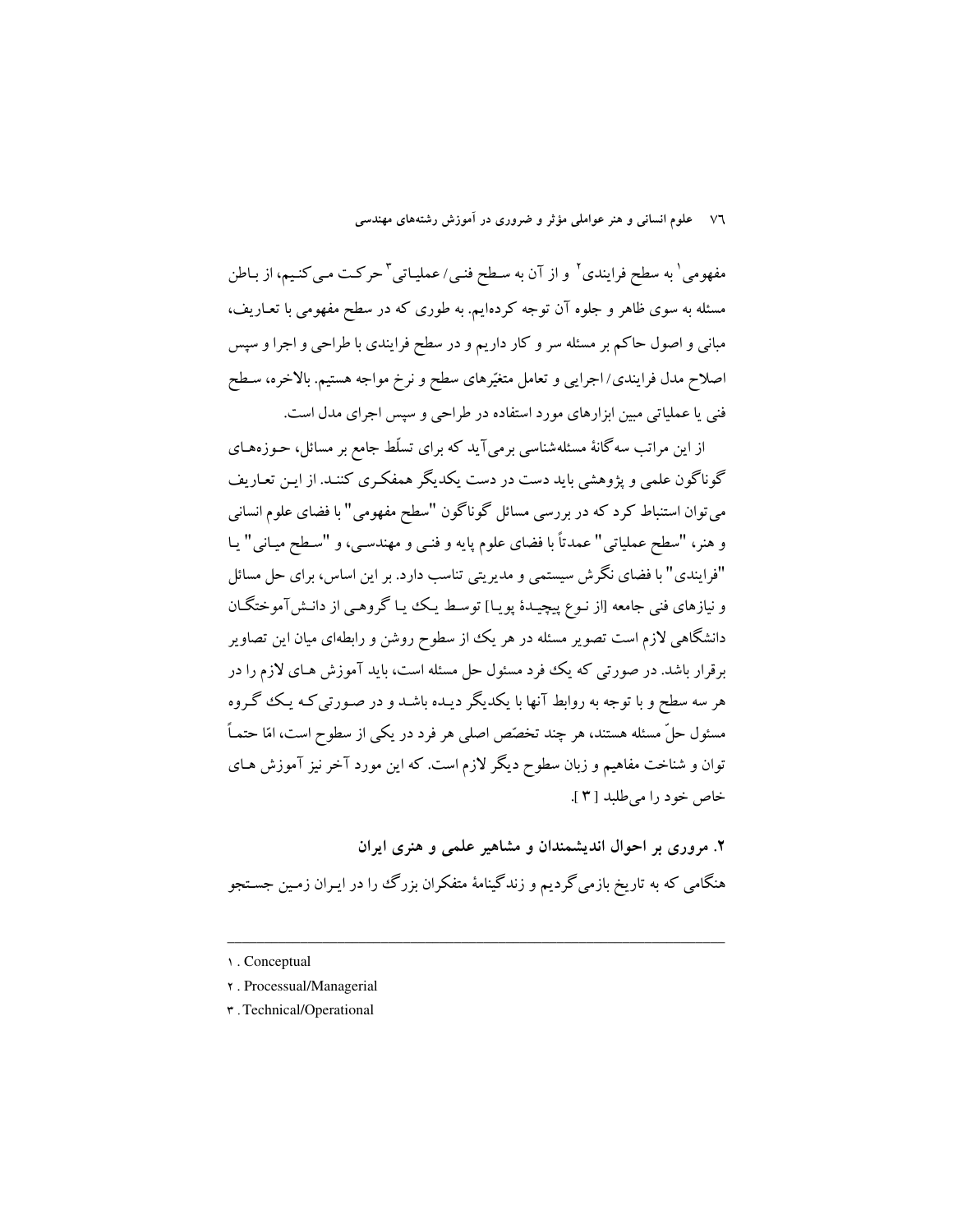می کنیم، به این واقعیت می رسیم که اکثر قریب به اتفاق دانشمندان ایرانی و حتبی خـارجی در دنیای قدیم آموزهها و دستمایههـای علمـی ـ فنـی خـود را بـه صـورتی بسـیار ظریـف و جامعه پسند با مفاهیم علوم انسانی و هنر تلفیق و ارتبـاطی صـمیمی بـا محـیط اطـراف خـود برقرار کردهاند. این نگاه تاریخی به ما می آموزد که در گذشته، دانشمندان ما اهمّیت بسیار ویژهای را برای علوم انسانی و هنر در تعلیم و تربیت قایل بودهاند و این موضوع تـا قبـل از آنکه دانشگاهها به شکل امروزی با الگو گـرفتن از جوامـع غربـی در ایـران پدیـدار شـوند، ادامه داشته است. اکنون در باره چند نفر از دانشمندان ایران مطالبی بیان می شود:

الف . محمدبن محمد خواجه نصیرالدین طوسی ملقب به استاد بشـر کـه در علـوم ریاضـی، طب، فلسفه و نجوم استاد مسلّم و بزرگءترین دانشمند زمان خود (قـرن هفـتم) بـود، بـه ادبیات، فلسفه، اخلاق، شعر و عرفان نیز توجه خاصی نشان داده و بدین طریق ارتبـاطی عاطفی را با جامعه، هـم در زمـان خـود و هـم در آينـدۀ بشـريت، برقـرار كـرده اسـت،

ارتباطي تاريخي و جاوداني به واسطه تسلط بر علوم انساني و تلفيق آن با علوم ديگر. درحـالي كـه مستشـرقان و محققــان بــزرگ جهــان چــون بــروكلمن و ادوارد بــراون خواجهنصیر را بزرگتـرین دانشـمند و ریاضـیدان قـرن هفـتم هجـری دانسـتهانـد، وی اسـتاد بزرگانی چون علّامهٔ حلبی<sub>(رح)،</sub> یکی از بزرگءترین فقهای شیعهٔ اثنیعشـری، بـوده اسـت. او مؤسس دانشگاه مراغه است که درآنجا فنون مختلف تدریس مـیشـد. خواجـه نصـیرالدین طوسي حق بزرگي به گردن ايران و جهان دارد، چرا كه هنگام حملهٔ جنونآميـز مغـول، تـا آنجا که توانست مانع کشته شدن بسیاری از دانشمندان و خراب شدن کتابخانـههـا و سوزاندن کتابها شد. وی دارای تألیفات بسیاری است [برای اطلاع بیشتر به تاریخ ادبیـات دكتر صفا (ج٣)، هفت اقليم (اقليم چهارم)، طرائـقالحقـايق (ج٢)، حبيبالسـير (ج٣) و مجمع|الصفحاء (ج١) مراجعه شود].

ب. حكيم عمرخيام دانشمند، رياضي دان، منجم، فيلسـوف و شـاعر عصـر سـلجوقيان (قـرن پنجم و اوایل قرن ششم هجری) کـه در اصـلاح تقـویم ایرانـی (معـروف بـه جلالـی) تلاش های فراوان کرد. در ریاضیات او را "عدیمالنظیر" میiامیدنـد. نسـخههـای خطـی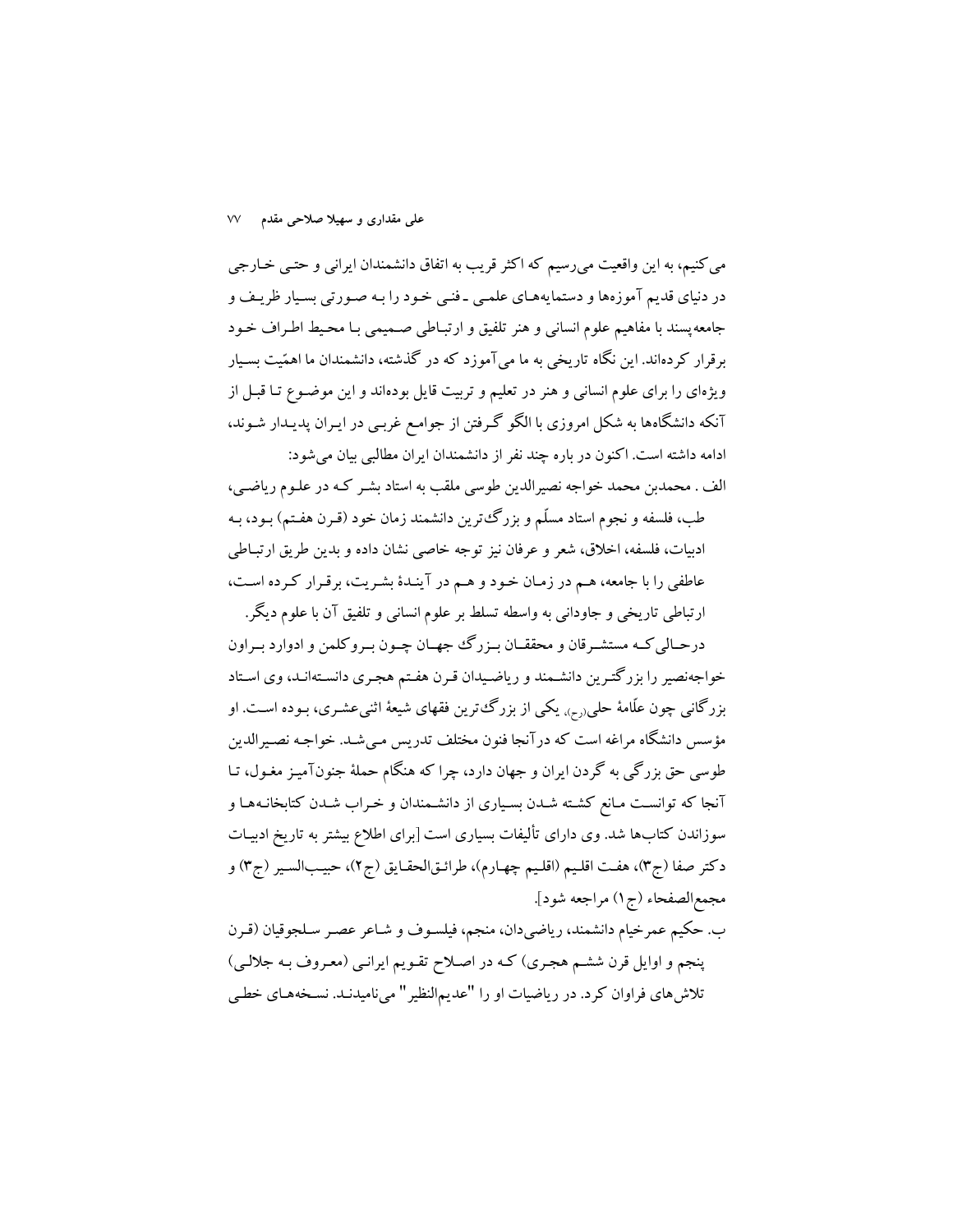۷۸ ـ علوم انسانی و هنر عواملی مؤثر و ضروری در آموزش رشتههای مهندسی

تحقیقات خیام در زمینهٔ جبر در کتابخانههای لندن و پاریس موجود است. جرج سارتن در کتـاب مقدمـهای بـر تـاریخ علـم (واشـگتن ۱۹۲۷، ۱/ ۷۶۱–۷۵۱) خیـام را یکــی از بـزرگ،تـرين رياضـيدانان قـرون وسـطى مـىنامـد كـه در رسـالهٔ جبـرش در بردارنـدهٔ راه حل های هندسی و جبری است (کتـاب و.۱. اسـتوری در بـارهٔ عمر خیـام ریاضـی دان يو ستون، ١٩١٨).

شهرت خیام در اروپا بر پایهٔ آثار علمی او استوار بود تا اینکه نخستین طبع ترجمـهٔ آزاد رباعیات او توسط ادوارد فیتز جرالد در سال ۱۸۵۹ م. و ترجمهٔ فرانسوی ژانباتیست نیکـولا در سال ۱۸۶۷ منتشر شد. پس از چاپ دوم فیتز جرالد در سال ۱۸۶۸ بود کـه مـوج سـتایش خيام جهان غرب را فرا گرفت.

- پ . ابوالحسـن نظـامالـدين يـا نجـمالـديناحمـدبنعمـربنعلـىسـمرقندي معـروف بـه نظامی عروضی سمرقندی از دانشمندان و نویسـندگان قـرن ششـم هجـری قمـری اسـت. کتاب معروف او "مجمع|لنوادر" مشهور به چهار مقاله است.چهار مقاله یکی از بهترین نمونههای انشای فارسی است. نظامیعروضبی گذشته از شیوهٔ شـاعری، نویسـندگی و دبیری، در فن طب و نجوم نیز مهارتی بسیار داشته است.
- ت. شيخېهايي، بهاءالدين محمدبن عـزّالـدين حسـين همـداني عـاملي، حكـيم، فقيـه، عـارف، منجم، ریاضیدان، شاعر ، ادیب و مـورخ بـزرگ دورهٔ صـفویه (قـرن دهـم و یـازدهم) است. وي ضمن آنكه از علوم طبيعي و رياضي كاملاً بهرهمند بود و در حكمت و فلسفه نیز دستی داشت، در ریاضیات آثار بسیار جالب توجهی از خود بجا گذاشت و در مقام شيخالاسلامي اصفهان، در حديث و فقـه و تفسـير مقـام والايـي داشـت. روح عرفـان و تصوف در تمـام آثـار او ديـده مـىشـود. از آثـار او مـىتوان بـه جبـر و مقابلـه، خلاصهالحساب والهندسه، اشعار فارسي و عربي، كشكول، شـرح دعـاي صـباح، شـرح تفسیر بیضاوی از قرآن و کتب دیگری که به ۱۰۰ جلد می رسد، اشاره کرد.
- ث. ابن سينا، ابوعلي حسين بن عبدالله بن حسن بن علي بن سينا ملقب به شيخالر ئيس و حجه الحق، كه نزد اروپاييان "Avicenna" ناميده مي شـود، در قـرن چهـارم و پـنجم هجـري قمـري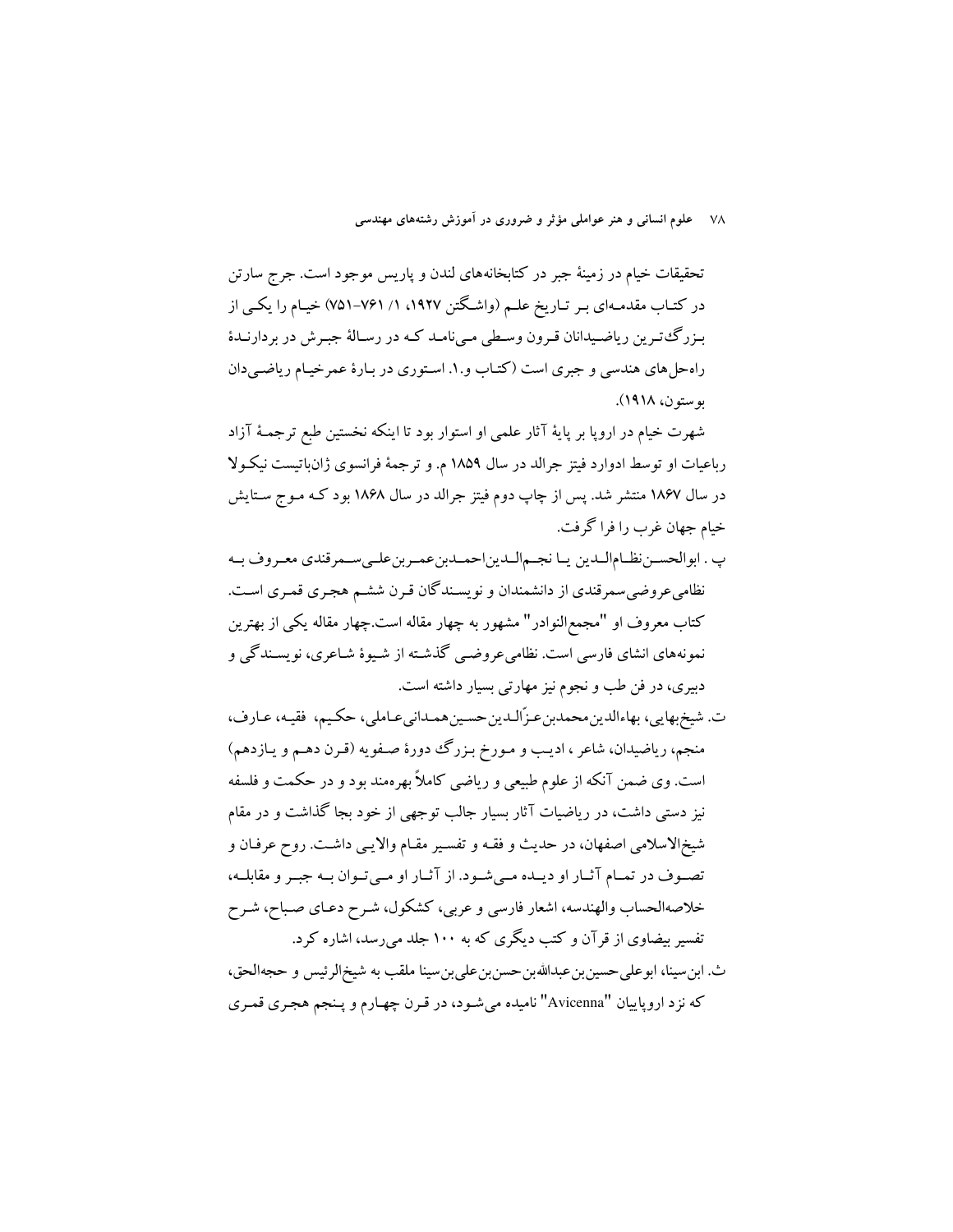میزیست. وی نابغه و از حافظهای بسیار قوی برخوردار بـود، چنــان کـه در ۱۴ ســالگی استادانش را شگفت زده کرده. وی به تحصیل علم طب پرداخت و سپس فلسفهٔ ارسطو را مطالعه کرد و در ۲۱ سالگی اولین کتاب فلسفی خـود را نوشـت. اگرچـه او زنـدگی آرامی نداشت، ولی لحظهای از آموختن غفلت نمبی کرد. وی آثـار مهمـی در زمینـهٔ علمالنفس (روانشناسي) منطق، حكمت، فلسفه، طب و عرفان دارد. البته، طريـق سـير و سلو کُ این سنا طریق فلسفی است.

حکیم در باره حصول معرفت و رسیدن به حق میگوید که هرچند برای رسیدن به حق شوق و حال مفید است، لیکن کافی نیست و باید علاوه بر علوم متعارف، در زمینهٔ حکمت و عرفان تعلیم هم در کار باشد تا نفس استعداد کامل برای اتصال به عقـل فعـال پیـدا کنـد. [برای اطلاع بیشتر به نامـهٔ دانشـوران ناصـری در شـرح حـال ۶۰۰ تـن از دانشـمندان نـامی، دائره المعارفالاسلام زير نظر كاظم موسوىبجنوردي، شرح قصيدهٔ عينيهٔ ابن سينا از عبـاس اقبال، کارنامهٔ ابن سینا به مناسبت آغاز هزارهٔ دوم زندگی بوعلی سینا و بنیاد نیشابور مراجعـه شو د].

آري! همهٔ اين بزرگان با زبان نفس مطمئنهٔ خود اين ابيـات مولانـا جـلالالـدين محمـد بلخي را زمزمه مي كنند:

| سرها ز عشق جعد او، بس سرنگون چون شانه شـد             | بازی مبین بازی مبین، اینجا تو جانبازی گـزین    |
|-------------------------------------------------------|------------------------------------------------|
| كاســتون عالــم بــود او، نــالانتــر از حــنّانه شـد | غرّه مشـو با عقل خود، بـــس اوســـتاد معتـــمد |
| زآن رو شــدم که عقل من، با جان من بیــگانه شــد       | من که از جان ببریدهام، چون گل قبا بدریدهام     |
| ذرّات ایـن جـان ریـزههـا، مســتهلك جــانانه شـد       | این قطرههای هوشها، مغلوب بحر هوش شـد           |

## ۳. نارسایے های یک آموزش سنتی در مهندسی

امروزه، دانشجویان رشتههای مهندسی احتیاج دارند که هرچه بیشتر و بهتر با ابعاد گوناگون فرهنگی، هنری و انسـانی محـیط حرفـهایشـان آشـنا شـوند. آنهـا بایـد بـه اهمیـت یکسـان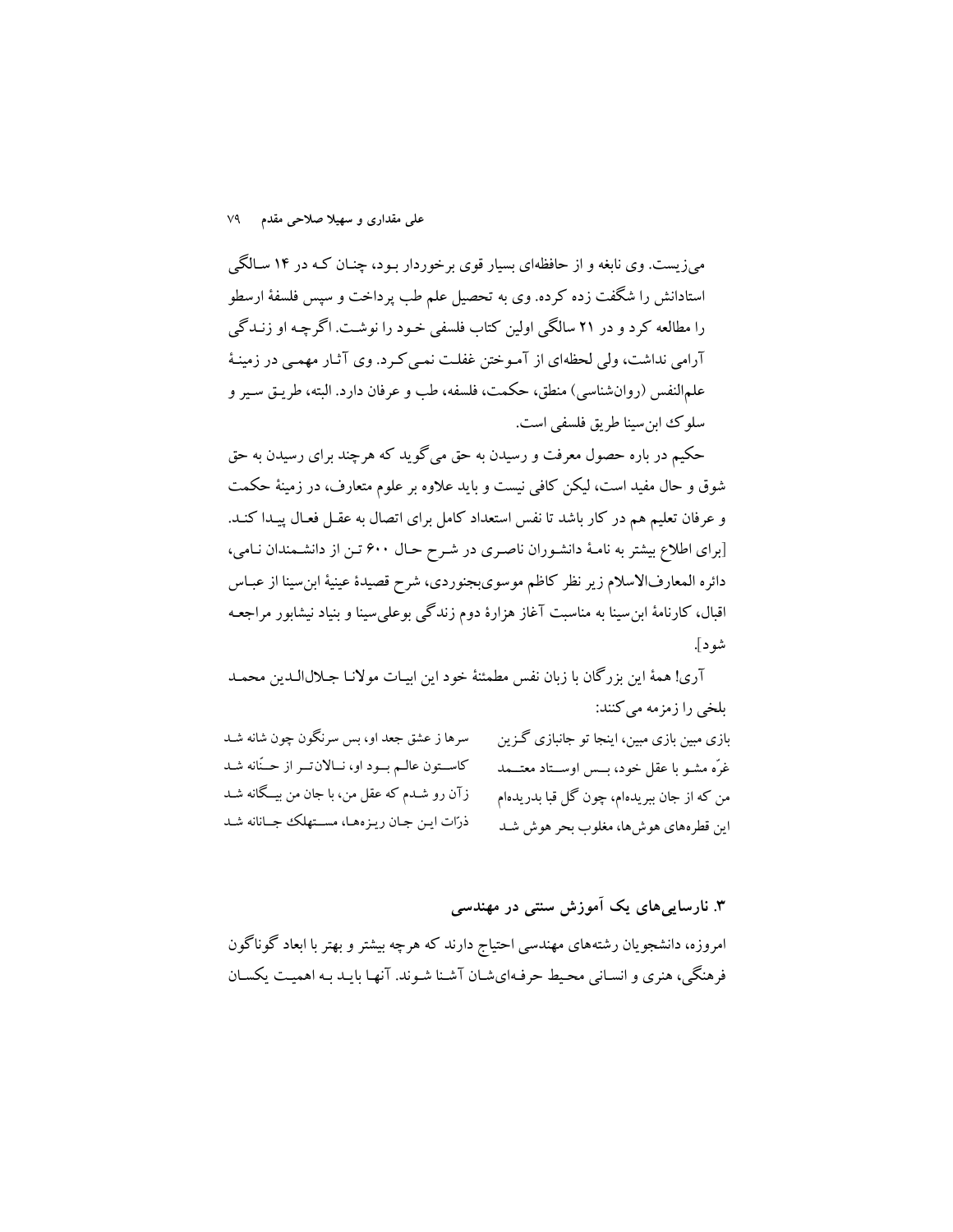۸۰ \_ علوم انسانی و هنر عواملی مؤثر و ضروری در آموزش رشتههای مهندسی

مهارتهای ارتباطی، مدیریت و کارآموزی فنی که با اهداف حرفهای آنهـا مـرتبط اسـت، پی ببرند و با گشودگی ذهنی دایم با تحولات دنیا در ابعاد اجتمـاعی، اقتصـادی، سیاسـی و فلسفي آشنا و آگاه پاشند.

به علاوه، تغییر در روند ارزشیابی عملکرد تحصیلی دانشجویان نیز از مباحث فرامـوش شده در بحث آموزش سنتی است که نیازمند بازنگری و تکامل است. گفتنی است که حتی برای استادانی که به اهمیت تکامل ابعاد انسانی دانشجویانشان پی بردهانـد، همیشـه واضـح و روشن نیست که چگونه موضوع ارزشیابی صحیح و عادلانه عملکـرد تحصـیلی آنـان را در عمل دنبال كنند.

به راستی که چگونه می توان پاسخ صحیح را از یک ارائه شـفاهی یـا کتبـی نـاقص کـه کارایی لازم را نیز ندارد، مورد ارزیابی قرار داد؟ چگونه می تـوان شایسـتگی و ارزش کـار گروهی را در نظر گرفت، وقتی که ارزیابی هـا فقـط براسـاس گـزارش هـای کتبـی اسـت؟ چگونه می توان روش،فکری، دانش عمومی، صفات انسانی و … را مورد ارزیـابی قـرار داد؟ به علاوه، تا چه حد ما می توانیم عادلانه قضاوت کنیم؟

آیا میتوانیم یک دانشجو را بـه دلیـل نارسـایی در سـخنوری، داشـتن غلـط املایـی و شخصیت تحت فشار یا عدم اعتماد به نفس جریمه یا تنبیه کنیم؟ در حال حاضر، در برنامه تحصیلی یک دانشجو عملکرد تحصیلی وی به جای عملکرد انسانی اش مورد ارزیابی قـرار مي گيرد. با اين حال، لازم است با آموزههاي علوم انساني ابعاد منفي شخصيتي و اجتمـاعي وی را برایش آشکار ساخت، زیرا این ابعاد در آینده اجتماعی و شغلی اش به شدت وی را منزوی خواهد کرد.

٤. آموزش مهندسی دانشگاهی و محدودیتهای استخدامی

در گذشته نه چندان دور، جامعه صنعتی ایران نیازمند تربیت مهندسـانی بـود کـه در پایـان دوره فارغ|لتحصیلی توانمندی خوبی را برای استفاده در شغل و حرفـه خـود کسـب کـرده باشند. اما امروزه، رشد فناوری طوری است که تنها یادگیری مجموعهای از قوانین، روش ها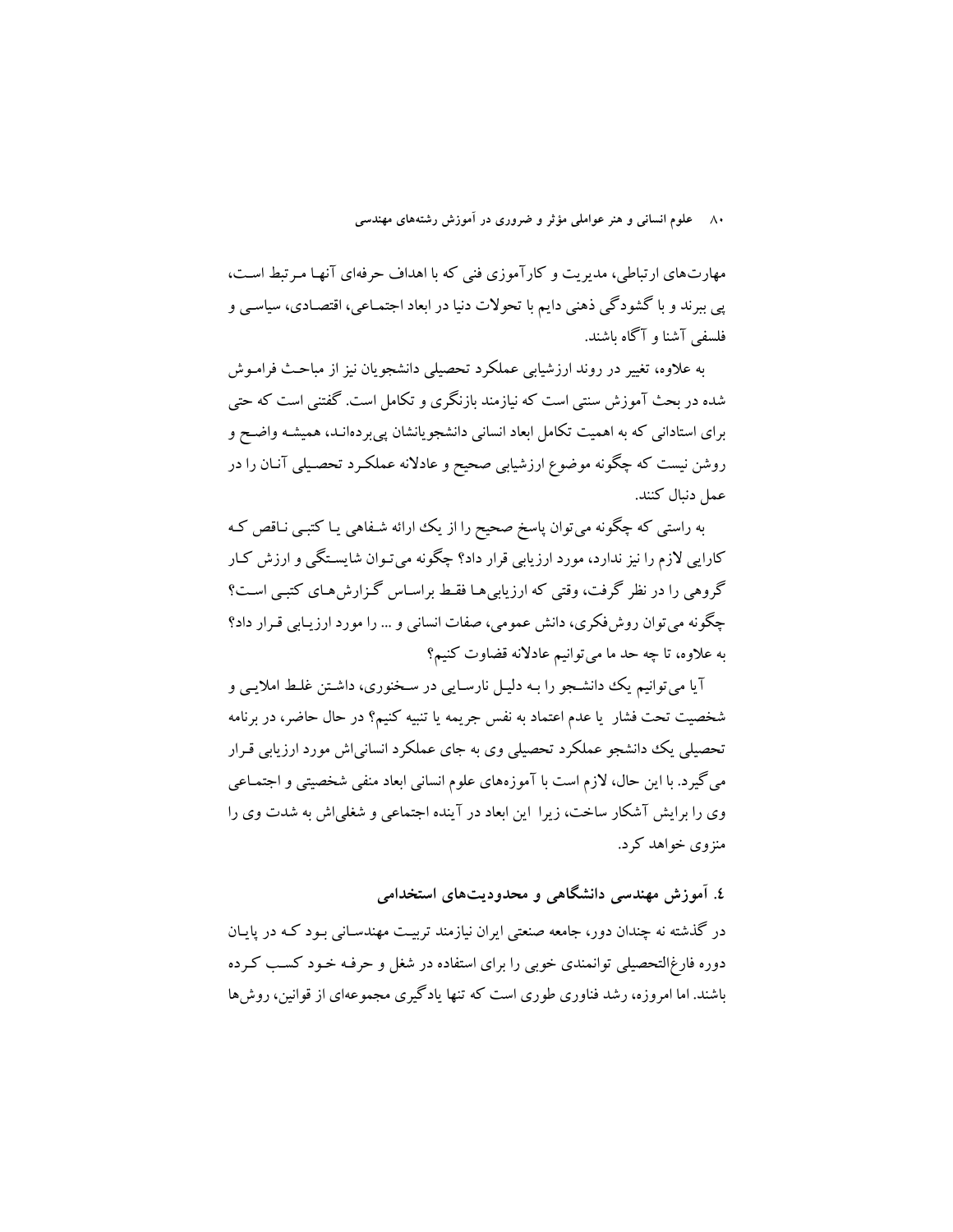علی مقداری و سهیلا صلاحی مقدم ۸۱

یا آموزههای فنی و مهندسی کفایت نمی کنـد و درآمـوزش دانشـجویان بایـد بـه آنهـا ایـن قابلیت را بدهیم تا همواره بتوانند خـود را بـا فنـاوري هـاي جديـد و پيشـرفتهاي هنـري، فرهنگی و اجتماعی تطابق دهند.

بازار کار و اشتغال امروز تفاوت بسیاری با گذشته دارد. برای مثال: الف . به ندرت می توان مهندسانی را یافت که در یک شرکت خاص برای ۲۰ تا ۳۰ سال بدون تغییر شغل کار کنند. به واسطه رشد بازار کار، بسیاری از مهندسان کارآفرین به سمت ایجاد و مدیریت شرکت های خود سوق داده می شوند. ب. محدوده استخدامی از مرزهای ملّی به مرزهای بینالمللی با سرعت در حال تغییر است.

مهندسان و دانش آموختگان ایرانی بعضاً برای کوتاه مدت در تیمهای بینالمللـی، چنـد فرهنگی یا چند زبانه به کار مشغول میشوند.

پ. به طور نسبی ارزش یک مهندس به توانایی او در محقق ساختن یک پیروژه صنعتی از نظر فني و با درنظر گرفتن اثرهاي هنري، اقتصادي و اجتمـاعي اسـت. او نـه تنهـا بايـد "بداند"، بلكه بايد "قادر و توانا" نيز باشد.

۵. وظایف و مسئولیت های یک دانشگاه صنعتی

به طور کلی، دانشگاههـا موتورهـاي قدرتمنـدي بـراي ايجـاد تحـرک در توسـعه اقتصـادي هستند، زیرا آنها در تولید و خلق علم و نوآوری نقش دارند. با توجه به نیازهـای جامعـه، از وظایف یک دانشگاه صنعتی است که به دانشجویان خـود در زمینـههـایی کـه مسـتقیماً بـه مهندسی مرتبط نیستند نیز آموزش دهد. این مسئولیت را میتوان در دو بنـد بـه شـرح زیـر خلاصه که د:

الف ۔در کو تاه مدت نقش یک دانشگاه صنعتی آموزش در غالب پاسخگویی بـه نیازهـا و مشکلات جامعه، حکومت و سایر بنگاههای اقتصادی–صنعتی است؛ به عبارت دیگـر، در نگاه اول مسئولیتهای آموزشی دانشگاه در ابعاد کاربردی آن خلاصه می شود. ب ـ در دراز مدت یک دانشگاه صنعتی باید نقشی مستقل، آگاه، مسئول و متوازن در خلـق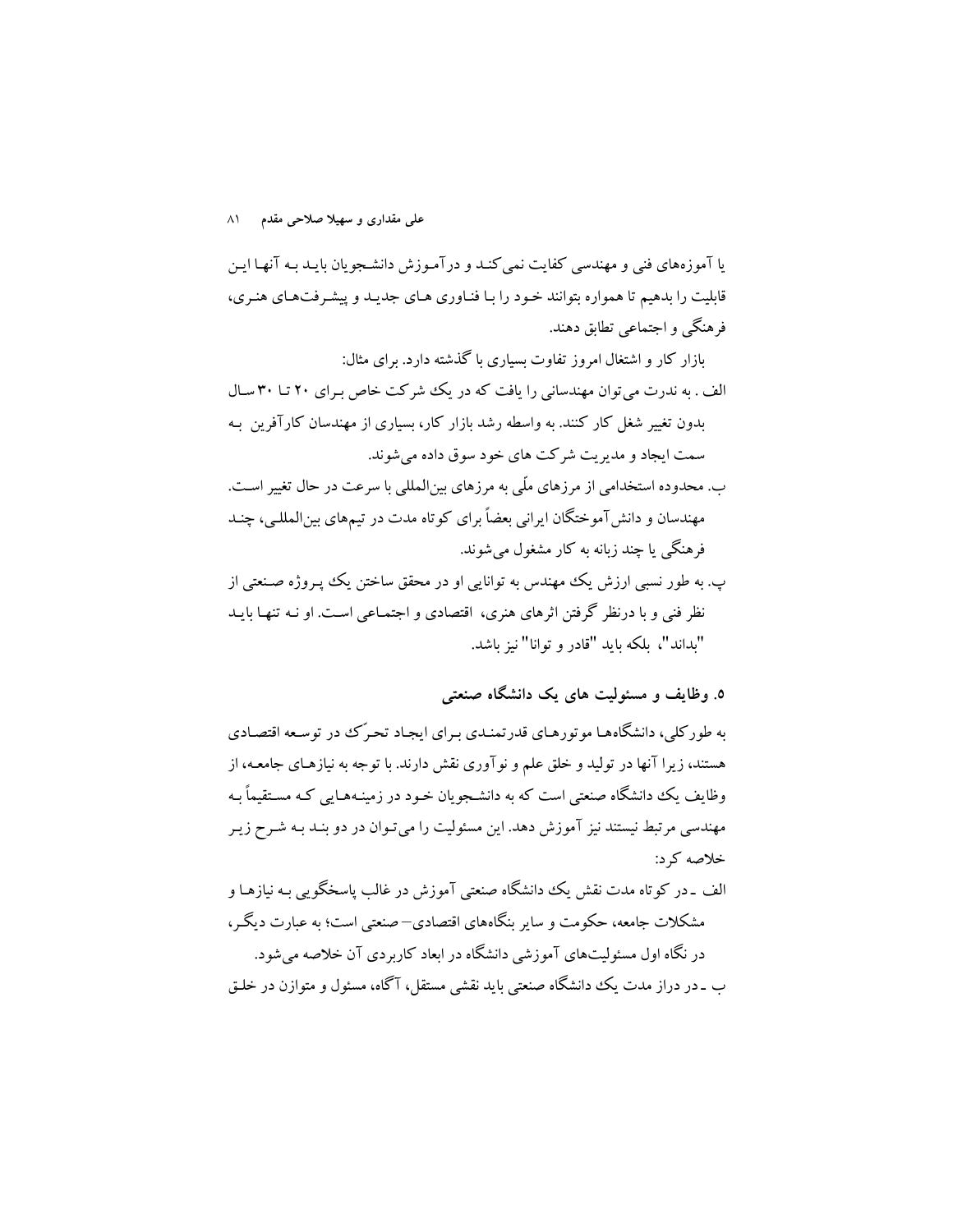۸۲ ـ علوم انسانی و هنر عواملی مؤثر و ضروری در آموزش رشتههای مهندسی

و توسعه فناوری داشته باشد و با درک شرایط و نیازهای حال و آینـده کشـور و جهـان در همه ابعاد وجودی علوم مرتبط پاسخگو باشد. در اینجاست که یک دانشگاه صنعتبی می تواند نقشی خلاق را در آموزش و یادگیری ایفا و به عنوان عنصری مستقل و حـافظ دانایی عمل کند.

از آنجـایی کـه در نگـاه دراز مـدت بـه مسـئله آمـوزش و پـادگیری نمـی تـوان مسـائل، مشکلات، فرصتها، ظرفیتها و ضرورتهای آینده را به طور کامل پیش بینی کرد، بـرای کارایی بیشتر دانشآموختگان رشتههـای مهندسـی در جامعـه آمـوزش، یـادگیری و درک مفاهیم تئوریمحض، تخصصی و کاربردی، اجتماعی و فرهنگی همگی از اهمیت ویـژهای برخوردار هستند.

٦. نقش زمینههای علوم انسانی در آموزش مهندسی

نقش و جایگاه زمینههای علوم انسانی در آموزش مهندسی را شاید بتوان از زوایای مختلف مورد بررسی قرار داد. برخی ابعاد علوم انسانی را می توان در قالب دروس مستقل ارائه کرد و برخی دیگر را در کنار دروس فنی و مهندسی و به عنوان قسمتی از ایـن دروس آمـوزش داد.

برخی از عواملی که به علوم انسانی در آموزش مهندسی اهمیت میبخشند، عبارت ا نـد  $:$   $\mathcal{I}$ 

الف . روابط عمومی، ارتباطات و مهارتهای سخنوری که بعضاً در افراد متخصص و نخبه با جامعه اطراف خود بسيار ضعيف است.

ب. آشنایی با مهارتهای لازم در نگارش و ارائه واضح مطالب به صورت کتبی و شـفاهی که به پیشینههای فرهنگی نیز مرتبط می شوند، بسیار ضروری است. آشنا نبودن با میوارد ییشگفته به ویژه هنگامی آشکار می شود که بـه گفتـههـای مهندسـان در ارائـه مطالـب تخصصی خود برای جمعی که آشنایی لازم را با موضـوع مـورد بحـث ندارنـد، توجـه مى كنيم.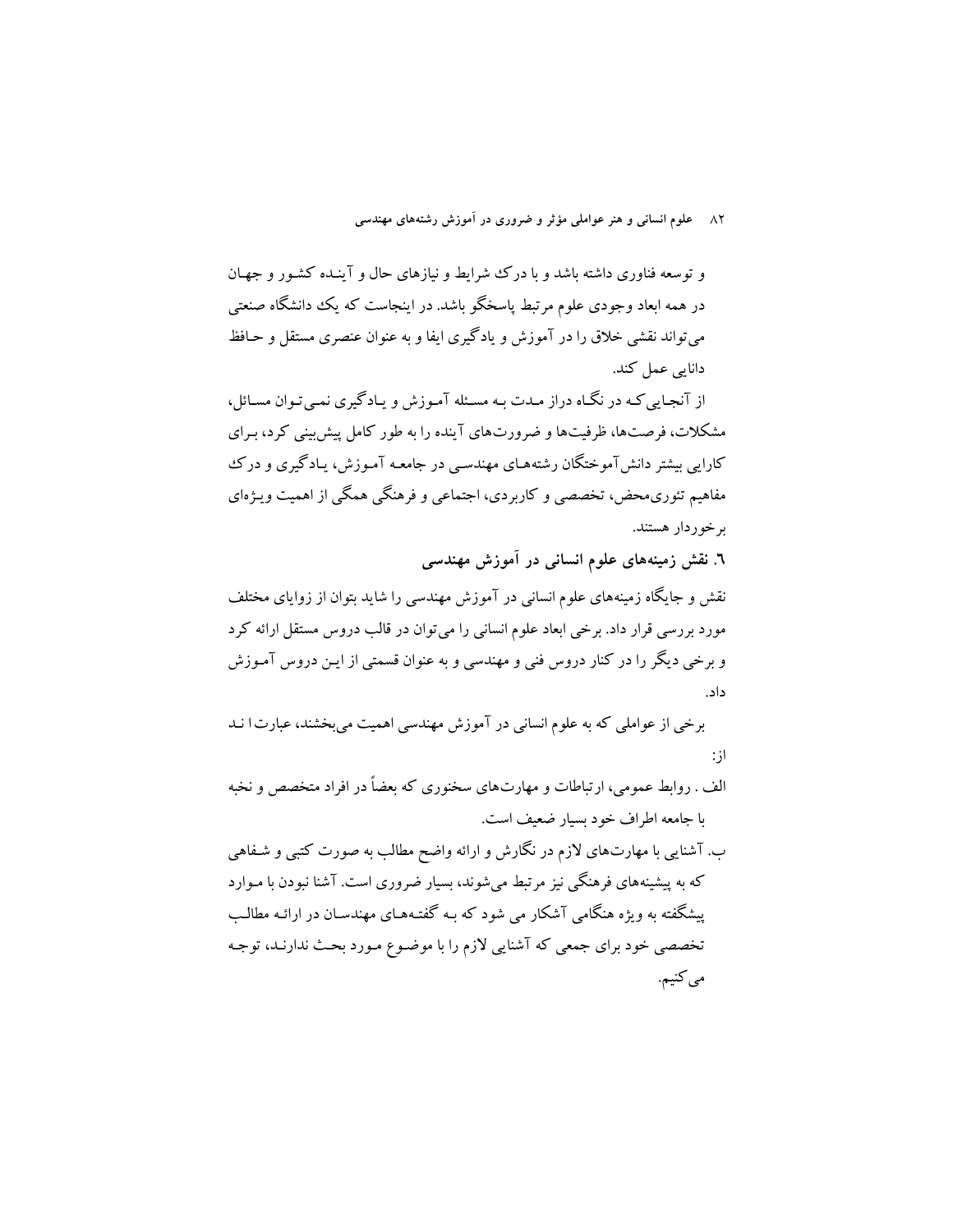ب. آموزش زبانهای خارجی و آیین مهندسی از موضوعات بسیار مهم آمـوزش مهندسـی امروز به شمار میرود. البته، آموزش زبانهای خارجی باید همراه بـا ابعـاد فرهنگــی آن زبـان در كشـورهاي مربـوط باشـد تـا مهندسـان جـوان مـا بتواننـد در ارتباطـات مـابين فرهنگءهای مختلف موفق باشند.

ت. اخلاق عمومی یا اخلاق حرفهای باید در کلیـه برنامـههـای آموزشـم جایگـاه ویـژهای داشته باشد. در اخلاق عمومی به اختصار عمدتاً بحث از تمیـز دادن بـین خـوب و بـد است. اما این وضعیت به غیر از مواردی که از طریق شرع مقـدس تعیـین شـده اسـت، همواره در حال تغییر است. آنچه امروز خوب در نظر گرفته میشود، ممکن است فردا ىد قلمداد شو د.

به نظر می رسد که اخلاق حرفهای را به صورتی سادهتر می تـوان در برنامـه رشـته هـای مهندسی گنجاند. البته، این شامل تفهیم اثرهای فناوری در تخریب محیط زیست و مفـاهیم توسعه پایدار نیز خواهد شد. اما به راستی چگونه می توان موضوعات جالب و وسیعی نظیـر هنر و علوم انسانی را در برنامه های آموزشی مهندسی گنجاند؟ در کشـور مـا دروس علـوم انسانی به صورتی بسیار محدود و آن هم در زمینههایی خاص، در برنامههای کلیه رشتههای دانشگاهی گنجانده شده است، در صورتی که بسیاری از رشتهها آشنایی و آموزش مباحث علوم انسانی مرتبط با رشته خود را می طلبند.

باید توجه داشت که طبیعت علوم و فنون نوین به شکلی تنگاتنگ با مسـائل اقتصـادی− اجتماعی دنیای مدرن گره خورده است؛ به عبارت دیگر، علوم انسانی حامی و در برگیرنده روشهایی است که در خدمت بشر باشد. با این حال، برخی از مشکلات پـیش روی علـوم انسانی در برنامههای مهندسی عبارتاند از:

- ١. كيفيت ارائه برنامههاي علوم انساني؛
- ۲. پایین بودن ارزش کمّی علوم انسانی به عنوان قسمتی از برنامـههـای مهندسـی و علـوم يايه.

البته، واضح است که هیچ مهندسی نمی توانـد تجربـه مهـم و ارزشـمندی را در کلیـه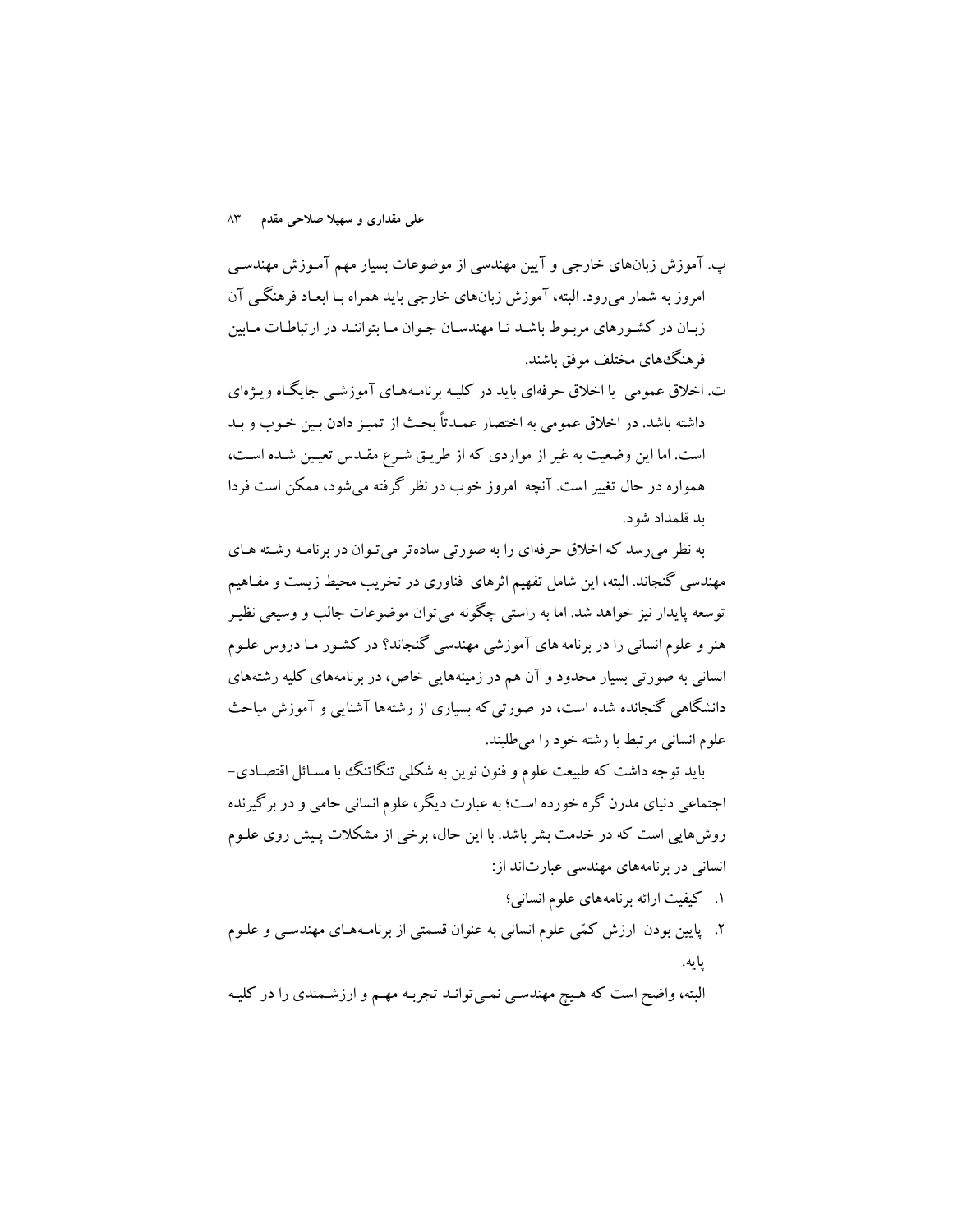۸۶ ـ علوم انسانی و هنر عواملی مؤثر و ضروری در آموزش رشتههای مهندسی

زمینههای هنری [نظیر نقاشی، موسیقی، شعر و … ] بـه عنـوان قسـمتی از آمـوزش مهندسـی کسب کند. امّا یک آشنایی ظـاهری و کلـی از هنـر و زیبـاییشناسـی را مـی تـوان بـه وی آموخت تا در تدوین و ارائه طرحها و یروژههای فنی مدّ نظر قرار دهد.

## ۷. نتیجه گیر ی

دانشگاههای صنعتی برای مدت طولانی در بالا بردن کیفیت برنامههای آموزشی متناسب بـا نیازهای صنعت کشور پیشگام بودهاند. در کنار رضایتمندی بسیاری از دانـش آموختگـان دانشگاهها از نظر دانش علمی و فنی، انتقادهای بسیاری را نیز در زمینههای غیر فنی از آنهـا شاهد بودهایم. اصلی ترین این انتقادها به مهارتهای ارتباطی هم در نگارش و هـم در ارائـه .<br>شفاهی، آشنایی کامل آنان با زبانهای خارجی و زبان مادری، محدودیتهای آموزشی در علوم مدیریتی و اقتصادی و ببی تفـاوتی برخـبی از دانـش آموختگــان در زمینـههـای هنـری، فرهنگی و اجتماعی وارد است. در انتها جمع بندی نهایی بدین قرار است:

الف . بررسیها نشان میدهد که برنامه آموزشی رشتههای مهندسی باید همراه بـا آمـوزش دروس مرتبط با علوم انسانی و هنر باشد. این آموزشها از اجزای لازم بـرای آمـوزش کامل مهندسان به شمار میرود. این ابزار مهندسان امروز و فردای ایران را قادر خواهـد ساخت تا با توانمندی بیشتر نقش کامل تری را در اجتماع ایفا کنند.

ب. یکی از نکات مهم و حیاتی در ارائه برنامههای هر رشته مهندسی باید مبتنبی بـر توسـعه مهارتهای ارتباطی شفاهی و کتبی فارغ|لتحصیلان آن رشته باشد.

پ. آموزش زبانهای خارجی باید شامل ابعاد فرهنگی کشورهای استفاده کننده از آن زبان باشد تا به شناخت و درک صحیح مسائل فرهنگبی مـرتبط منجـر شـود. توضـیح اینکـه بسیار مفید خواهد بود اگر دروسی مانند زبان انگلیسی به صورت فشرده و با هزینهٔ خود دانشجو در یکی از کشورهای انگلیسی زبـان [و حـداکثر یـکـهاهـه] بـا حضـور اسـتاد گذرانـده شـود ايـن امـر مـي توانـد بـه ارائـه دروس ديگـر همچـون معـارف، اخـلاق و آزمایشگاهها نیز در محیطهای مرتبط تعمیم پیدا کند. برای مثال، آیـا واقعـاً نمـی تـوان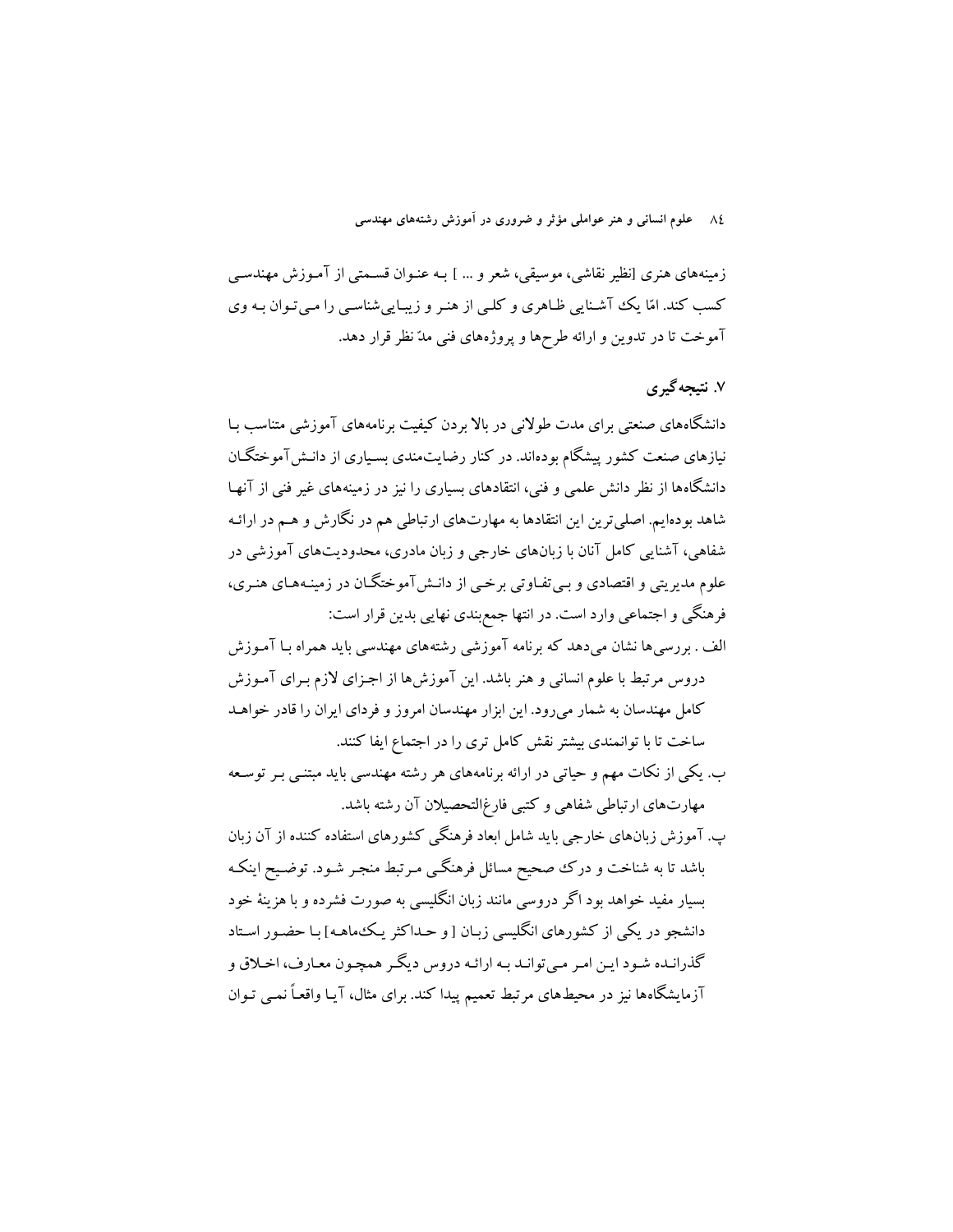برخی از دروس تاریخ و معارف اسلامی را در اماکن مقدس و حوزههای علمّیه سراسر کشور بـرای دانشـجویان رشـتههـای مهندسـی برنامـهریـزی کـرد تـا آنهـا دروس را در محیطهای مذهبی با حضور استاد و همکاری علمای بزرگ و با حیال و هیوای معنیوی مربوط یگذرانند؟

ت. مفاهیم علوم انسانی و هنر نیز باید در برنامههای مهندسی به صورت ترکیبی ارائه شـوند و نه فقط به صورت دروس اجباري يا دروس اختياري. بايد به آمـوزش بـر پايـه پـروژه توجـه بیشـتری شـود و از کارگـاههـای آموزشـی۱اسـتفادهٔ بهینــه کـرد و از ارائــه سخنرانی های رسمی و خسته کننده اجتناب شود. به علاوه، می توان برخی از مباحث غیر فني را با تعريف پروژههاي چند زمينهاي در ارائه دروس فني تعريف و اجرا كرد. ث. نقش فعال یک دانشگاه صنعتی در توسعه اقتصادی از طریق حقوق ناشبی از ثبت اختـراع، انتقــال تكنولــوژي و كــارآفريني در شــغل هــاي جديــد مســتلزم شــناخت و به کارگیری آموزههای علوم انسانی و هنر در برنامههای آموزشی است.

مراجع

- 1. Senge, Peter M. and et al., The Dance of Change, ISEED, Currency Doubleday. (1999).
- Y. T. J. Tetenbaum, Shifting Paradigms from Newton to Chaos, Organizational Dynamics, Vol. 10 -19. Spring (1994).
- r. K. Zoethout, Self Organization from Newton to Chaos, Organizational Dynamics, Vol.  $\alpha$ - $\gamma$ ,  $(\gamma \cdot \cdot)$ ).
- F. K. Read, The Y1st Century Engineers A New Model for a New Era, in: ibid, pp.  $WT-1V$ .
- ۵. Z. Cywinski, "Humanities and Arts - Essential Agents of Contemporary Engineering Education, in:ibid, pp. ٢٢-٣٥.

**<sup>1.</sup> Work Shop**